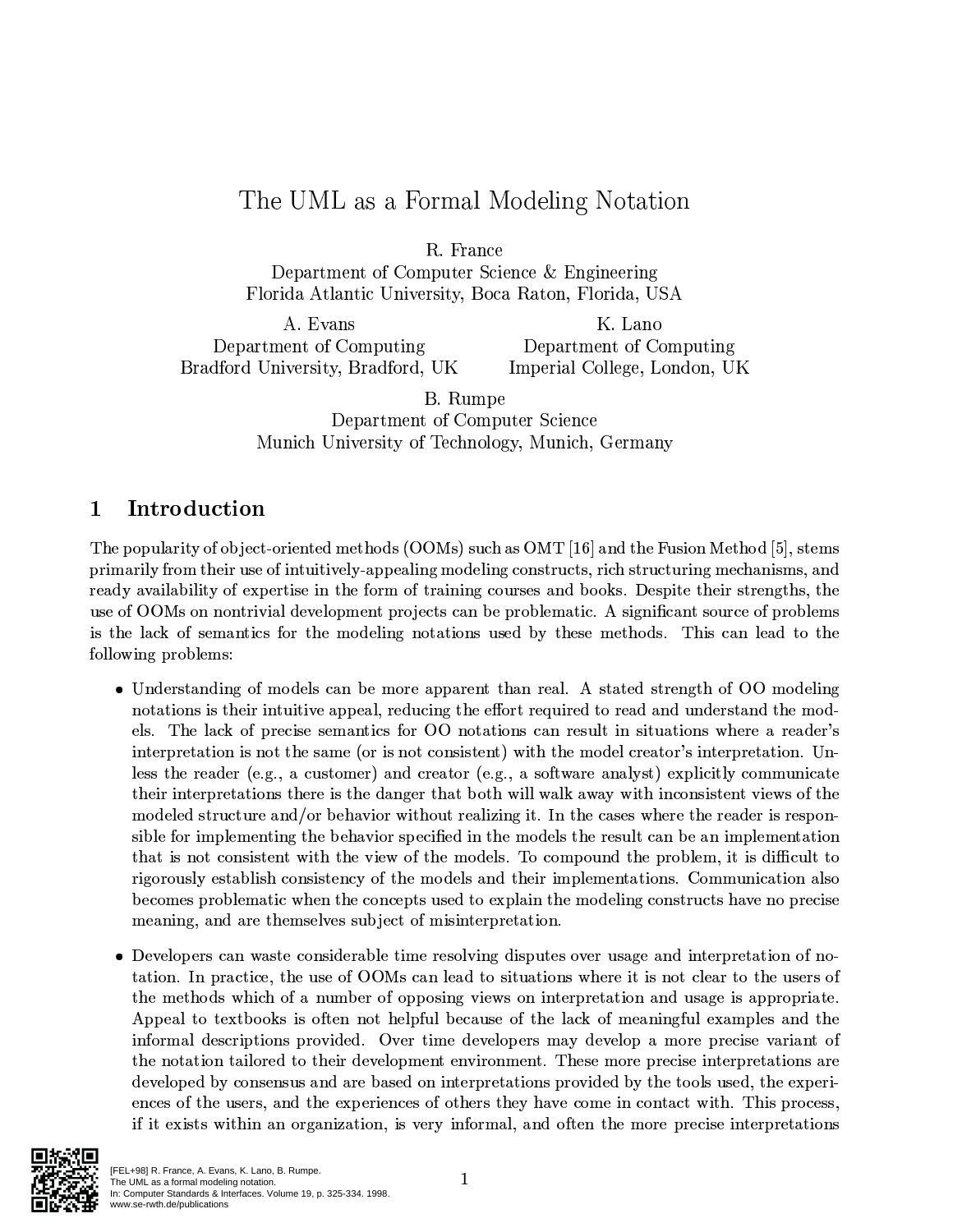are not explicitly available to all engineers, rather they exist primarily in the heads of the more experienced developers. Within a single organization, different teams may develop different variants of the modeling. This can result in communication problems when team members move from project to project.

- Rigorous semantic analysis is difficult. In practice OO models are validated and verified informally (in requirements/design reviews). These informal techniques are often inadequate; they cannot be used to rigorously establish that implementations and models are consistent with each other, and rigorously establish that models capturing different views of the system are consistent with each other. Review meetings can be further enhanced if the notations used have a precise semantics. The results of model validations and verifications can be presented in reviews as evidence of the quality of the models. Such formal analysis serves to increase confidence in the creative results of the modeling activity. Rigorous semantic analysis techniques also facilitate the early detection of modeling errors which considerably reduces the cost of error removal.
- Tool support limited to syntactic concerns. First generation tools supporting OO modeling notations mainly focused on editing and drawing issues. As class diagrams (object models) are based on entity-relationship-diagrams, considerable effort is going into generating code, for example, class frames and SQL tables, from them. Due to the lack of precise semantics there is considerably less support for other modeling notations, usually leading to error-prone hand-made translation into code.

The Unified Modeling Language (UML) [12] is a set of OO modeling notations that has been standardized by the Object Management Group (OMG). It is difficult to dispute that the UML reflects some of the best modeling experiences and that it incorporates notations that have been proven useful in practice. Yet, the UML does not go far enough in addressing problems related to the lack of precision. The architects of the UML have stated that precision of syntax and semantics is a major goal. In the UML semantics document (version 1.1) [11] the authors claim to provide a "complete semantics" that is expressed in a "precise way" using metamodels and a mixture of natural language and an adaptation of formal techniques that improves "precision while maintaining readability". The meta-models do capture a precise notion of the (abstract) syntax of the UML modeling techniques (this is what meta-models are typically used for), but they do little in the way of answering questions related to the interpretation of non-trivial UML structures. It does not help that the semantic metamodel is expressed in a subset of the notation that one is trying to interpret. The meta-models can serve as precise description of the notation and are therefore useful in implementing editors, and they can be used as a basis to define semantics, but they cannot serve as a precise description of the meaning of UML constructs.

The UML architects justify their limited use of formal techniques by claiming that "the state of the practice in formal specifications does not yet address some of the more difficult language issues that UML introduces". While this may be true to some extent, we believe that much can be gained by using formal techniques to explore the semantics of UML. On the other hand, we do agree that current text-based formal techniques tend to produce models that are difficult to read and interpret, and, as a result, can hinder understanding of UML concepts. This latter problem does not diminish the utility of formal techniques, rather, it obligates one to translate formal expressions of semantics to a form that is digestible by users of the UML notation.

In this paper we discuss how experiences gained by formalizing OO concepts can significantly impact the development of a precise semantics for UML structures. We motivate an approach to formalizing UML concepts in which formal specification techniques (FSTs) are used primarily to gain insights to the semantics of UML notations. The goal of our proposed UML formalization is to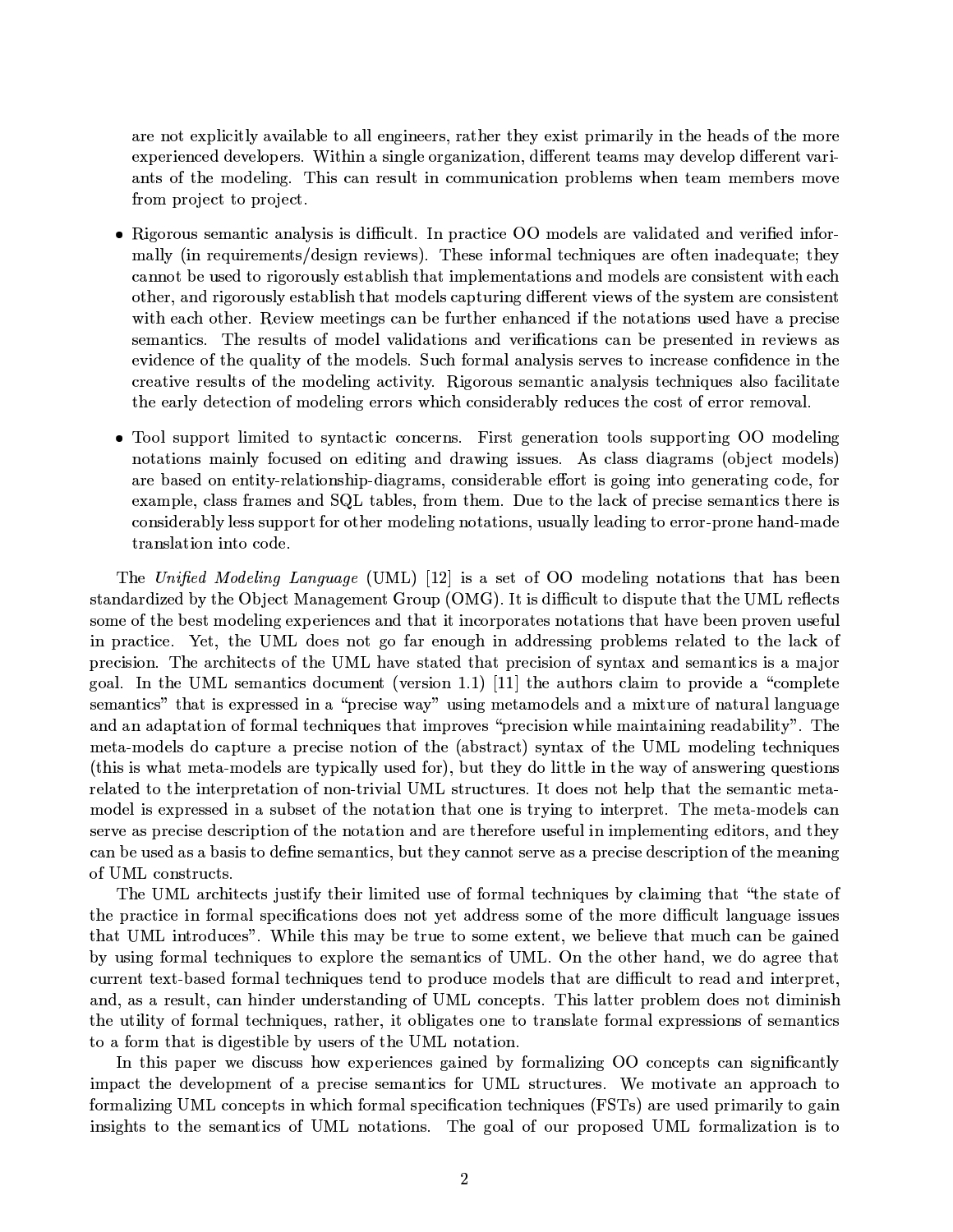produce a clear, precise expression of the UML notation semantics that can be used by users of the UML notation. In section 2, we give an overview of other works on the formalization of OO modeling concepts and relate it to our attempts at formalizing UML. In section 3 we describe the goals of the PUML project and outline and motivate our formalization approach. In section 4 we illustrate our formalization approach, discussing the structural view (class diagrams). We conclude in section 5 with a summary and a list of some of the open issues that have to be tackled if our approach is to bear meaningful results.

## Formalizing OO Concepts: An Overview of Integrated Methods  $\overline{2}$

Three general approaches to formalizing OO modeling concepts can be identified: *supplemental*, OOextended formal language, and methods integration approaches.

In the supplemental approach parts of the informal models that are expressed in natural language are replaced by more formal statements. The most developed example of the supplemental approach is Syntropy [6]. In Syntropy, OMT-like models are annotated with mathematical expressions. Formal expression of annotations makes models more precise and less ambiguous, but the semantics of graphical constructs are not necessarily precisely defined in these approaches: in Syntropy only the semantics of the static data model is defined. In order to be industrially usable for rigorous OO development, it must be possible to use the formal semantics underlying the diagrams as the basis for tool-supported transformations, such as refinement steps. In principle the approach allows much (but not all) of the complexities of a formal method to be concealed from users.

In the OO-extended formal language approach, an existing formal notation is extended with OO features. Several OO extensions of formal notations have been proposed in the literature (e.g.,  $Z++$  $[15]$  and Object-Z  $[7]$ . Often the intent of adding OO modeling concepts to formal notations is to enhance the structuring capabilities of the base formal language. In this respect these approaches have indeed resulted in richer formal notations. Furthermore, incorporating OO concepts into formal notations requires that the OO concepts be formalized. The result is a rich body of work on formal notions of object behavior and some aspects of class structures. From a practical perspective, a problem with the notations developed using this approach, at least initially, is the lack of analysis tools. Also, the models created using these notations are not easy to read, understand and modify because of the large semantic gap between real world concepts and their mathematical representations in the formal notations. Considerable effort is needed to map concepts between the real-world and formal domains.

In the methods integration approach informal OO modeling techniques are made more precise and amenable to rigorous analysis by integrating them with a suitable formal specification notation. A number of integrated OO and formal notations have been proposed (e.g., see [8, 2, 13]). Most works focus on the generation of formal specifications from less formal OO models. The act of formalizing an informal model can reveal significant problems that are easily missed in less formal analyses of the models. Furthermore, the formal specifications produced can be rigorously analyzed, providing another opportunity for uncovering problems.

In an integrated method the formal specifications generated from informal models are intended to reflect the formal interpretations associated with the informal models. In fact, the generation of formal specifications from informal models is only possible if there is a mapping from syntactic structures in the informal modeling domain to artifacts in the formally defined semantic domain. This mapping is used to build interpretations of the informal models. Often, this mapping is informally described (e.g., through examples) and rarely justified in papers describing particular integrated methods. The question of whether the generated specifications indeed capture the intended interpretations of the informal models is difficult to answer without a more formal description of the mapping rules. Another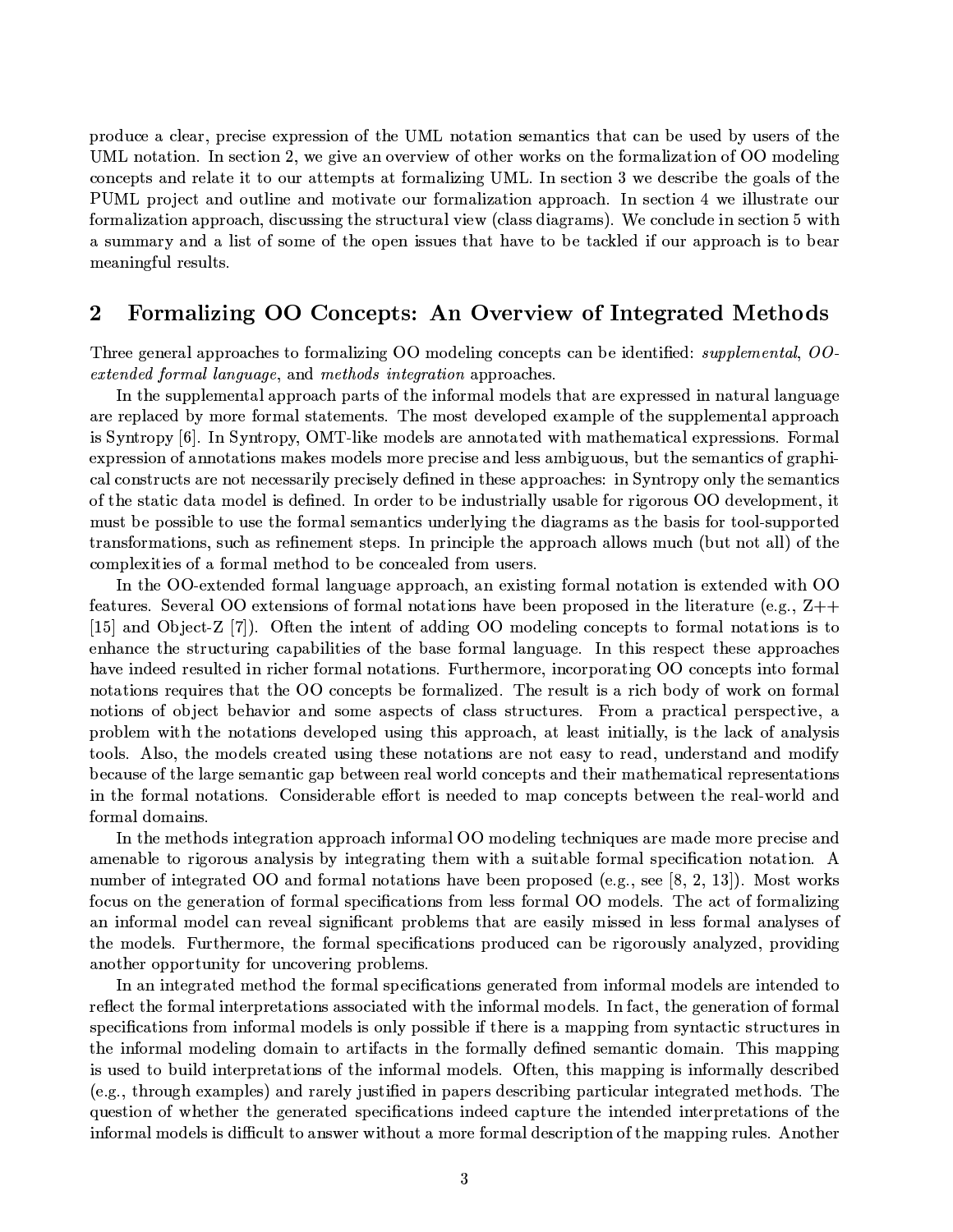benefit of formalizing the mapping between graphical and formal constructs is that it can uncover problems with the modeling notations. For example, it can help identify ambiguous and inconsistent structures. In addition, a formalized mapping can be used as the basis for defining semantically well-formed informal models.

The existence of a mapping does not necessarily mean that the generation of formal specifications from OO models can be completely automated. The OO models often do not contain all the information needed to generate a formal model, and if they do, the information is not expressed in precise terms (hence, their informality). In most integrated methods the generation of formal specifications from OO models requires the developer to supply the additional information in a suitable formal format. Other approaches automatically generate what they can and it is then up to the developer to complete the formal specification.

A significant barrier to the practical use of integrated methods is the need for users to directly manipulate the generated formal specifications (e.g., to complete and analyze the specifications). Users of integrated methods must have working knowledge of the formal notations. The gap between the intuitive meaning of graphical OO models and their representations in the formal models is wide. As mentioned previously, this means that considerable effort is needed to comprehend the formal models. Realizing the full benefits of integrated formal methods requires users of the methods to have in-depth knowledge of both the informal OO and formal specification techniques. Such a user is currently rare in industry.

When a complete semantic mapping from a graphical OO notation into formal semantic domains is possible then the OO notation must itself be treated as a formal notation. This is the basis of the PUML work on formalizing UML. The intent is not to generate formal specifications from UML models, rather, the objective is to develop a more formal version of UML that can be used to build precise and analyzable models. This payes the way for the development of tools that support semantic analysis of OO models, and does not require developers to have knowledge of another formal notation.

## 3 Towards a Precise UML

The methods integration approaches to formalizing graphical OO modeling techniques outlined in the previous section focus on how traditional text-based formal specification notations can be used in the context of informal, graphical OO modeling techniques. Unfortunately, system analysts/developers in industry find it difficult to express their business rules, information structures, software requirements and designs in existing formal notations. This is because much effort is required to transform realworld concepts to the abstract mathematical structures used by most formal notations. For this reason, understanding formal specifications can also be difficult. One of the strengths of the OO techniques in UML is that they provide constructs that allow developers to build models that have a clear connection to real-world concepts.

Rather than generate formal specifications from informal OO models and require that developers manipulate these formal representations, a more workable approach is to provide formal semantics for graphical modeling constructs and develop rigorous analysis tools that allow developers to directly manipulate the OO models they have created. Formal specification techniques can be used to explore and gain insights into appropriate formal semantics for graphical modeling constructs. Once identified and formally stated, the semantics can be re-expressed in a form that is digestible by users of the OO modeling notation (e.g., natural language, mixture of text and graphical representations).

The UML provides a unique opportunity for us in this respect. It is still very much a notation that can benefit from formalization of its constructs. We are currently embarking on a collaborative project, called the Precise UML (PUML) project, that has as its focus the formalization of core UML concepts. A major objective of the project is to develop a formal reference manual for the UML.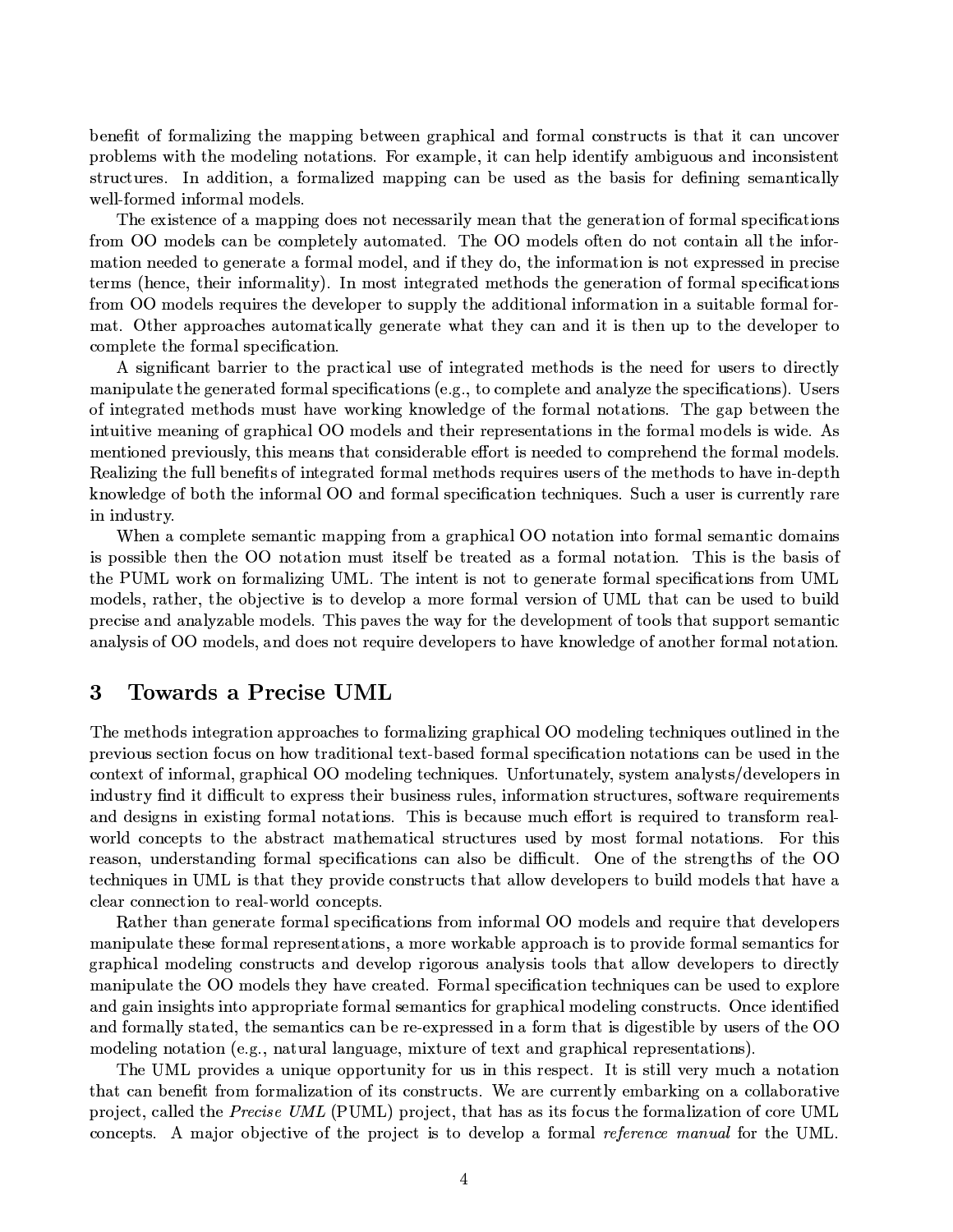This will give a precise description of core components of the language and provide inference rules for analyzing their properties. In developing the reference manual we will build upon the semantics given in the UML semantics document [11] by using formal techniques to explore the described semantic base. Such formalization is very likely to uncover problems related to inconsistent, incomplete, and ambiguous descriptions of the UML semantics. The insights we gain through formalization will be used to develop precise descriptions of the semantics that will be presented in the reference manual in a readable form. In this section we motivate and give the objectives of the *Precise UML* (PUML) project.

#### **PUML** objectives  $\bf 3.1$

Given its role as a standard modeling notation, it is imperative that the UML have a well-defined, fully explored semantics. A formal semantics would make the UML a formal modeling notation and paves the way for its use in rigorous OO system development. Exploring the semantic base of UML with formal techniques can be beneficial for the following reasons:

- Formalization allows one to derive and explore consequences of particular interpretations. Such exploration can yield insights that can help determine the appropriateness of interpretations. Problems related to incomplete, inconsistent, and ambiguous interpretations can be unmasked through rigorous analysis. Similarly, formal characterizations of semantic domains and semantic mappings can be analyzed to uncover problems and yield insights.
- Variants of the semantics can be obtained by relaxing and/or tightening constraints on semantic models. This paves the way for the development of a variety of semantic models for UML constructs that can be used in various modeling contexts.
- Overall, the formalization of UML constructs can lead to a deeper understanding of OO concepts, which, in turn, can lead to the development of more sophisticated semantic analysis tools, and to the more mature use of OO technologies.

A primary object of the PUML project is to develop a formal characterization of core UML concepts. The intent is that the semantics we provide for the core concepts will provide a base for developing semantic variations of the UML (e.g., semantics tailored to system and product modeling contexts). As pointed out above, such variants can be obtained by modifying the characterizations of the semantic domains and mappings. For example, there are many forms of aggregation, most of which are applicable only to specific modeling contexts. In the UML two forms of aggregation are distinguished: the strong form called *composite* aggregation and the weak form simply called *shared* aggregation. In our formalization of the core concepts we will formalize these two forms; semantic variations of aggregation can be obtained by modifying these formal characterizations.

Some of the concepts identified as core in the UML include: types, values, operations, behaviours, associations, hierarchy and inheritance. However, other concepts such as collaborations, refinement and design patterns will also be considered in due course. At present, a draft denotational semantics of some of the above concepts has been developed  $[4]$  using the Z notation [18]. Already, the task of producing this specification has identified some interesting and subtle ambiguities in the UML meta-model.

The appropriateness of identified semantics for UML constructs cannot be determined by formal analysis only. It is necessary to gain feedback from expert OO modelers and industrial users of the notations. The current UML documents reflect a significant amount of OO modeling expertise. Formalization builds upon the expertise as discussed above. The results of formalization can also benefit from expert feedback. Such feedback is necessary at least to determine the significance of the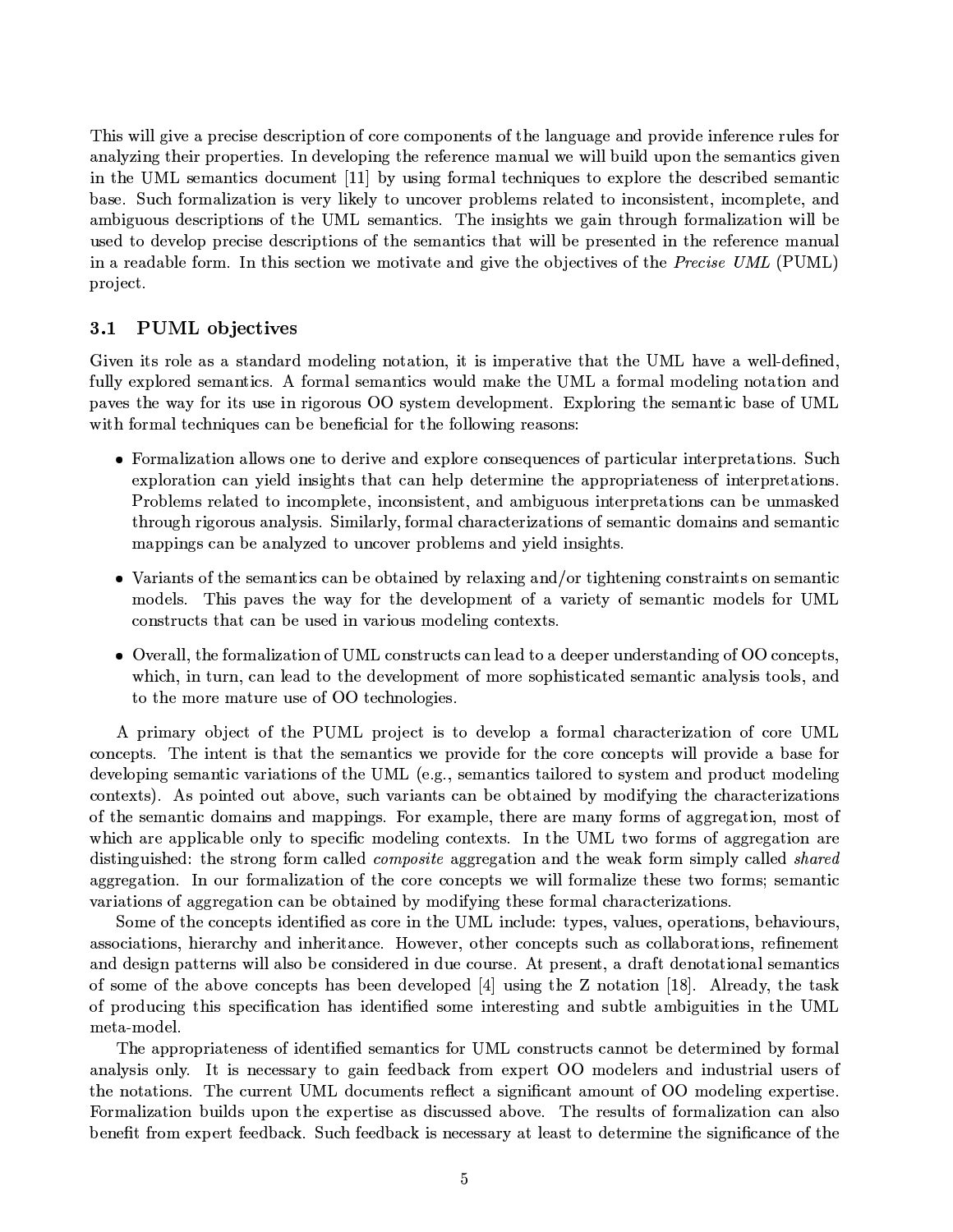insights gained and the appropriateness of the semantic mappings. In order to achieve the PUML objectives it is necessary to collaborate with industrial users of the UML and expert OO modelers. The PUML group will utilize mechanisms that facilitate expert feedback on the formalization results (e.g., publishing results and soliciting feedback on the PUML web site  $\frac{http://www.comp.brad.ac.uk/}{$ and on relevant lists ervers).

The semantics obtained through formalization will be described in a precise and readable form in a reference manual. The reference manual will also provide descriptions of useful semantic variants of constructs. A particular objective of the project is to ensure that the reference manual is accessible to mainstream software engineers. As mentioned above, we hope to achieve this by re-expressing the formal semantics in terms of a suitably expressive language. This could be achieved, for example, by using a mixture of notations such as an enhanced version of the UML meta-model, the Object Constraint Language (OCL) [10], and precise natural language statements (precise in the sense that they are readable re-expressions of more formally represented concepts).

#### Roadmap to Formalization 3.2

In this subsection, we give an overview of the formalization approach and discuss some of the issues that have to be tackled.

In the introduction we discussed  $why$  a formalization of UML description techniques is useful. From that discussion we can derive the following two requirements for a formalization:

- 1. A formalization must be complete, and as abstract (but meaningful) and understandable as is possible.
- 2. The formalization of a heterogeneous set of description techniques has to be integrated to allow the definition of dependencies between them.

This does not mean that every syntactical statement must have a formal meaning. Annotations or descriptions in prose are always necessary for documentation, although they do not have a formal translation.

A clear and precise notion of what constitutes a system and how it should be denoted in OO terms is needed. Such a characterization provides a firm base for subsequent formalization activity. For this reason, the first step in our formalization approach is to formalize the notion of a system in terms of its constituent parts, interactions, and static and behavioral properties. This activity requires the formalization of modeling concepts that are independent of specific modeling notations and techniques. In the OO modeling realm this is possible because objects have certain properties that are independent from the modeling techniques, and are thus intrinsic to "being an object". Examples of such properties include having attributes or having sequentially invocable methods. In [14] and  $\lceil 17 \rceil$  a system model is defined, and used, as described in papers such as  $\lceil 3 \rceil$  and  $\lceil 17 \rceil$ , as a basis for formalizing OO diagrams. Such a system model can also be viewed as the semantic domain, as it is used as the domain of the semantics mapping.

The second step is to formally define the abstract syntax of the graphical OO notations. For that purpose, the UML meta-model [9] is well suited, as it gives a precise notion of the abstract syntax. The UML semantics document also provides well-formedness rules expressed in the expression language OCL. These rules are used to determine whether a UML structure can be associated with a welldefined meaning. This part of the UML semantics is already well defined and we do not anticipate that our formalization will add much significant insights to this aspect of the semantics. However, the meta-model primarily aims at readability for the user. For a formalisation, an even more abstract characterisation of the syntax, e.g. using math or Z (as we did below) is a better starting point.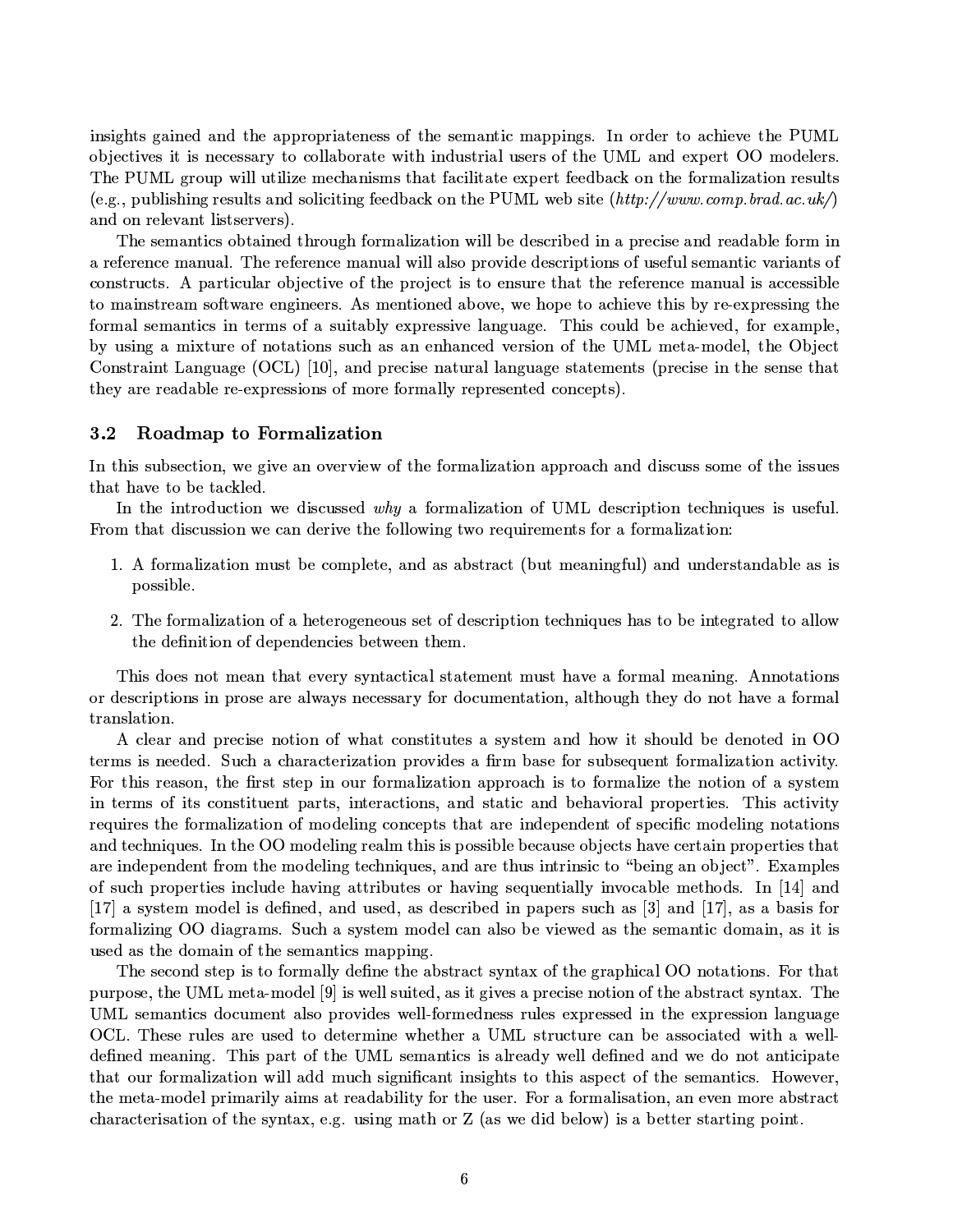The third step of the formalization is concerned with defining the mapping between the syntactic domains (as characterized in step 2) and the semantic domains. The mappings relate syntactic constructs, such as class names, to semantic ones, like actual classes. The system model formally defines the set of all possible systems. A document of a given description technique is then defined by relating its syntactic elements to elements of a system, such as the existing set of classes, or other structural or behavioral entities. The semantics of a document is then given by a subset of the system model. This subset of the system model consists exactly of all systems that are correct implementations of the document.

It is an important advantage, to separate formalization of the semantic domain and the semantics mapping, by defining the system model explicitly, because this leads to a better understanding of the developed systems, allows the user to understand what a system is independently of the used notation, and allows to add and integrate new OO diagram forms.

If the semantic domain is carefully defined, then the mapping between syntax and semantics becomes easier. If there is a larger coincidence between the syntactic and the semantic domain, then the mapping may even be the identity to some extent. For example, if the notion of class does exist in the semantics, either because it was defined (e.g. a schema using Z), or it already exists in the used language (e.g. Object-Z,  $Z++$ ), identity can be used in this case. Thus, syntactic and semantic domain may overlap to some extent. For convenience, we will allow such overlapping, but is important to be aware of this situation to avoid confusion. It is also important that syntactic and semantic concepts have the same meaning. For example, if the syntax allows the denotation of classes with publicly accessible attributes, then a mapping to classes without such attributes is not appropriate.

It clearly is beyond the scope of this paper to carry out these steps. In the next section we give a few examples of the formalizations that can be produced in our approach.

## **A** Formalization Example  $\bf{4}$

In this section, we formalize the meaning of a classifier in terms of the set of *object instances* that it describes. To keep the example small, we show only the part of a formalisation that deals with classes and attributes. Please note, that this section demonstrates the formalisation approach, especially the separation of syntactic and semantic domains. It is however not intended to be already a considerable contribution to the formalisation of UML.

#### 4.1 Abstract Syntax

The first step in formalizing the meaning of a classifier is to describe its abstract syntax.

First, it is assumed that there are the given sets:

 $[ClassifierName,AttributeName]$ 

from which the set of all classifer and attributes names can be drawn.

A classifier has a name, and a set of attributes:

| $\angle$ Classifier $\angle$               |
|--------------------------------------------|
|                                            |
| $\mid name : ClassifierName \mid$          |
| $\mid$ attributes : <b>F</b> AttributeName |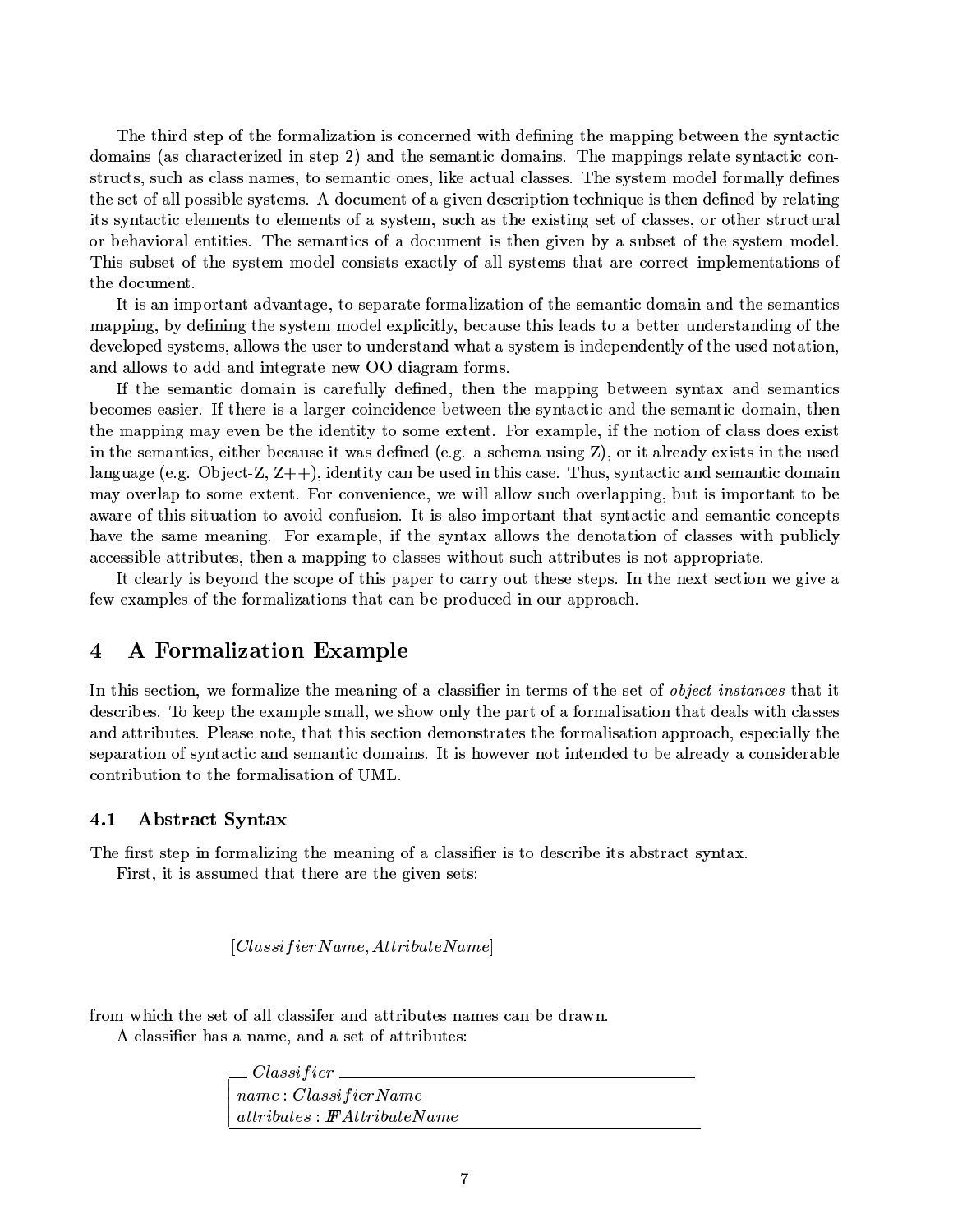At any point in time, a UML model will contain a set of uniquely named classifiers:

 $\fbox{\parbox{10cm}{{\footnotesize{A}}{\footnotesize{b}}{\footnotesize{s}}{\footnotesize{y}}{\footnotesize{ntax}}} {\footnotesize{classifiers:}}{\footnotesize{F}}{\footnotesize{Classifiers}\mid{c_1\neq{c_2}\bullet{c_1}.name\ne{c_2}.name}}$ 

The constraint of the schema states that each classifier must have a unique name.

#### $4.2$ **System Model**

In order to give meaning to classifiers, values must be assigned. In the UML, a classifier is viewed as defining a set of possible object instances. This is the 'system model' that we adopt for our formalization.

The given types *ObjectName* and *AttributeLink* describes the set of all object identities and values of interest:

# $[AttributeLink, ObjectName]$

An object is owned by a classifier, has a unique identity, and maps a set of attributes to their values:

 $\begin{array}{l} \begin{array}{l} Object \ \hline owner: ClassifierName \ \end{array} \end{array}$  $attributes:AttributeName \rightarrow AttributeLink$ 

At any point in time, the meaning of a UML model is a finite set of unique object instances:

 $\begin{array}{l} \hline \begin{array}{l} SystemModel \\ objects: {\color{red}FObject} \end{array} \\\hline \begin{array}{l} objects \end{array} \end{array} \\\hline \begin{array}{l} \forall o_1,o_2:objects \mid o_1 \neq o_2 \bullet o_1.name \neq o_2.name \end{array} \end{array}$ 

#### 4.3 **Meaning function**

This section describes the meaning of classifiers as a mapping from classifiers to object instances: It is assumed that there is a relationship between attributes and their values:

 $\Big|$  value\_of: AttributeLink  $\rightarrow$  AttributeName

The following function describes the meaning of a classifier. It maps a classifier a set of possible combinations of object instances (Objects), whose attribute values conform to that permitted by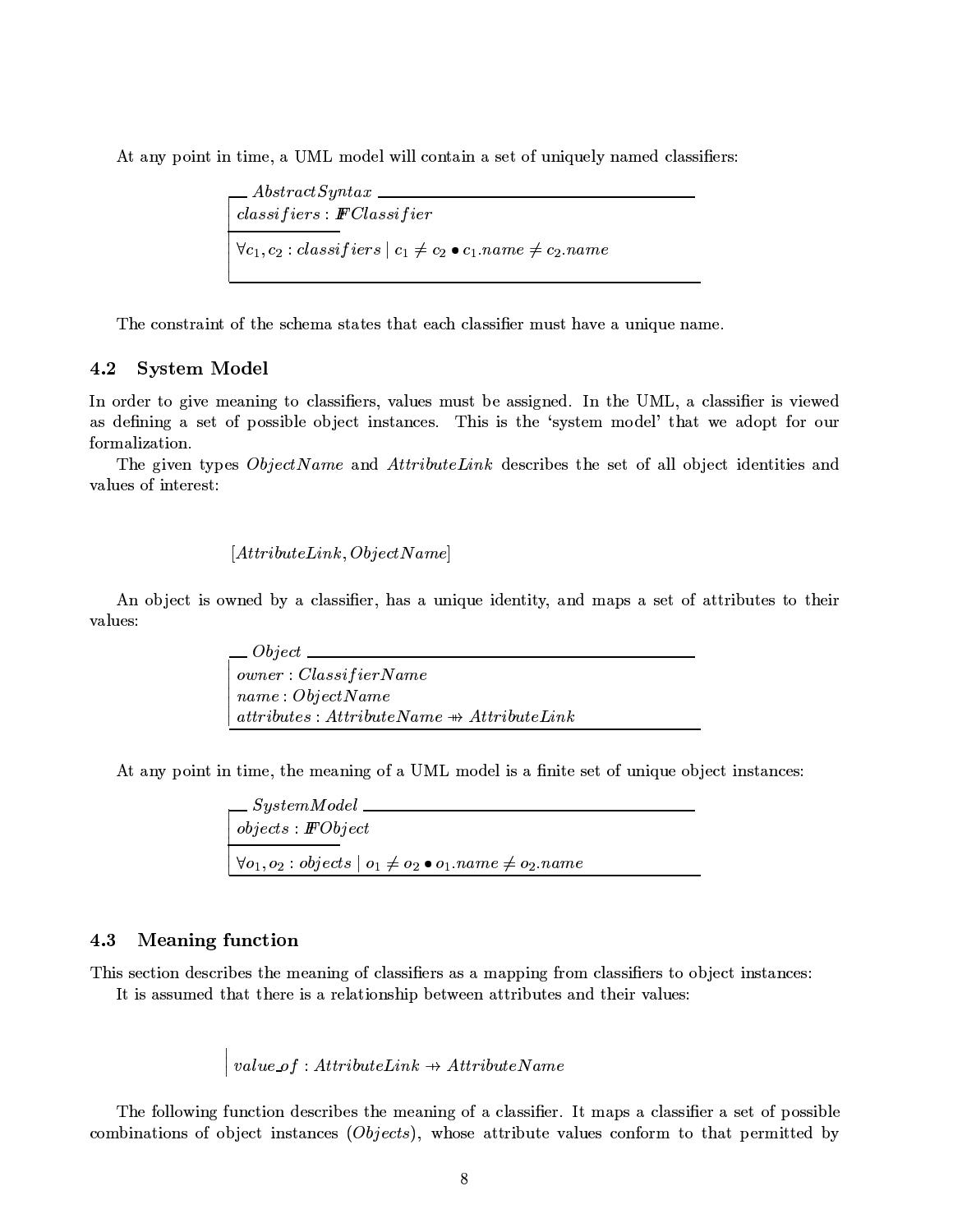the classifier. By 'conform' it is meant that the values of each object's attributes conform to those permitted by the attribute of the owning classifier:

$$
\mathcal{M}_{classification} : Classifier \rightarrow \mathbb{P}Object
$$
\n
$$
\forall c : Classifier(c) \subseteq \{o : Object \mid
$$
\n
$$
\mathcal{M}_{classification}(c) \subseteq \{o : Object \mid
$$
\n
$$
o. owner = c.name \land
$$
\n
$$
o. attributes = \{a : c. attributes; v : AttributeLink \mid
$$
\n
$$
value_of(v) = a\}
$$

Similarly, a function to describe meaning of a collection of classifiers (the abstract syntax) can be defined using the above function:

 $\begin{array}{|l|l|} \hline \mathcal{M}_{syntax}: AbstractSyntax \rightarrow \mathbb{P} SystemModel \\ \hline \forall a: AbstractSyntax \bullet \\ \mathcal{M}_{syntax}(a) = \{s: SystemModel \mid \\ s. objects = \bigcup \{c: a.classifiers \bullet \mathcal{M}_{classification}(c)\} \} \hline \end{array}$ 

It maps an *AbstractSyntax* to the set of possible *SystemModel*'s that may be derived from the meaning of the abstract model.

#### 4.4 **Advantages of Formal Notations**

The advantage of using a formal notation like Z to formalize components of the UML is that all the usual facilities for Z are available for:

- Type checking the components
- Proving properties about the components
- Giving precise rules for manipulating the components

In addition, by permitting incremental specification, it is possible to generate the meaning of parts of the UML seperately and then combine them to produce a semantics of the whole model. In this way, a compositional model of the UML can be built, which has important consequences for proof and refinement of UML models.

The main disadvantage of using Z however, is that faithfully mapping the UML Semantics to Z can result in very verbose specifications. Intuitively, expressing the UML semantics using a metamodel is much easier for a non-formalist to understand and comprehend than a Z specification. As an example, consider the UML meta-model description of the model presented above. The class diagram representing the syntax and partial semantics of the model is depicted in figure 1 and the OCL expression required to ensure that the values of an instance conform to those permitted by the attributes of its owning classifer or class is: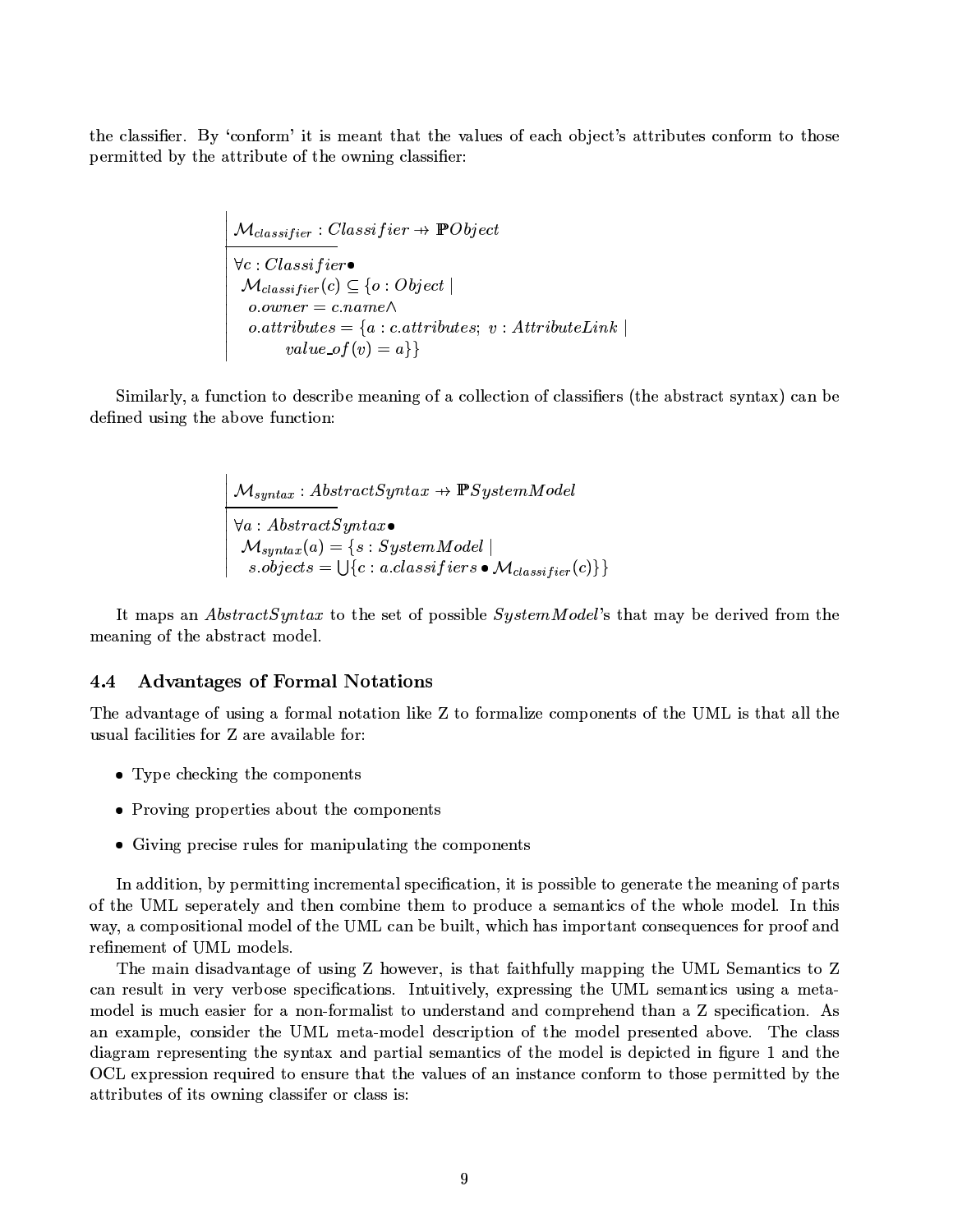

Figure 1: Class diagram representing syntax and partial semantics

# Classifier

```
self.instances - > forall(i :Instance |
 (i.yalues - > forall(v : Value |v \cdotattributes = self.attributes)) and
i.yalues->sum = self.attributes->sum)
```
 $\ast$ 

The constraint states: (1) that each value of an instance must belong to the set of values permitted by an attribute belonging to the owning classifier; (2) the number of values an instance may have must be equal to the number of attributes of the owning classifier.

However, although the UML description is simpler (and shorter) than the Z version, it suffers from any means of proving properties about the components. This is a critical shortcoming which will need to be addressed if a precise semantics and proof system for UML is ever to be developed using the meta-model approach.

## $\overline{5}$ Summary and Open Issues

In this paper we have presented our motivation for formalizing the UML. The objective of our efforts is to make the UML itself a precise modeling notation so that it can be used as the basis for a rigorous software development method. The benefits can be summarized as follows:

- Lead to a deeper understanding of OO concepts, which in turn can lead to more mature use of technologies.
- The UML models become amenable to rigorous analysis. For example, rigorous consistency checks within and across models can be supported.
- Rigorous refinement techniques can be developed.

An interesting avenue to explore is the impact a formalized UML can have on OO design patterns and on the development of rigorous domain-specific software development notations. Domain-specific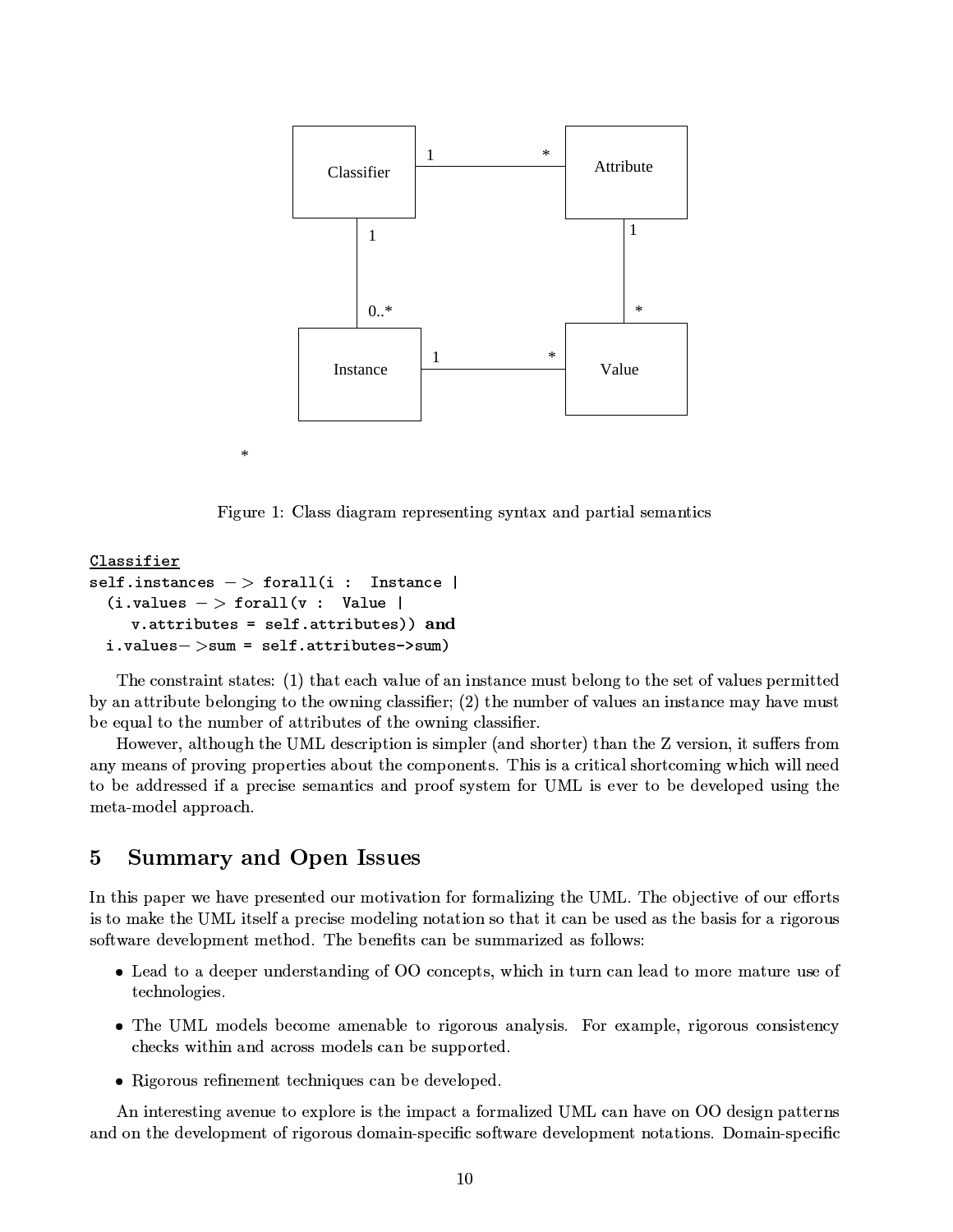UML patterns can be used to bring UML notations closer to a user's real-world constructs. Such patterns can ease the task of creating, reading, and analyzing models of software requirements and designs.

An integrated approach to formalisation of UML models is needed in order to provide a practical means of analysing these models. Current work on compositional semantics [1] has used techniques for theory composition to combine semantic interpretations of different parts of an OO model set.

Some of the other issues that have to be addressed in our work follows:

- How does one gauge the appropriateness of an interpretation of UML constructs? In practice an 'accepted' interpretation is obtained by consensus within a group of experts. Formal interpretations can facilitate such a process by providing clear, precise statements of meaning.
- Should a single formal notation be used to express the semantics for all the models? The advantage of a single notation is that it provides a base for checking consistency across models. and for refinement of the models. This is necessary if analysis and refinement is done at the level of the formal notation. On the other hand, if the role of the formal notation is to explore the semantic possibilities for the notations, and analysis and refinement are carried out at the UML level, then there seems to be no need to use a single formal notation.
- Are the identified core concepts sufficient?
- How can the formal semantics of the UML be best presented to non-formalists?

It is anticipated that as our work progresses additional issues that will have to be tackled will surface.

To solve these problems the authors have started a project that deals with the formalisation of core elements of UML.

# References

- [1] J. Bicarregui, K. Lano, and T. Maibaum. Objects, associations and subsystems: A heirarchical approach to encapsulation. In Proceedings of ECOOP 97, LNCS 1489. Springer-Verlag, 1997.
- [2] Robert H. Bourdeau and Betty H.C. Cheng. A formal semantics for object model diagrams. IEEE Transactions on Software Engineering, 21(10):799-821, October 1995.
- [3] Ruth Breu, Ursula Hinkel, Christoph Hofmann, Cornel Klein, Barbara Paech, Bernhard Rumpe, and Veronika Thurner. Towards a formalization of the unified modeling language. In Satoshi Matsuoka Mehmet Aksit, editor, ECOOP'97 Proceedings. Springer Verlag, LNCS 1241, 1997.
- [4] T. Clark and A. Evans. Foundations of the Unified Modeling Language. In Proceedings of The Second Northern Formal Methods Workshop. Springer-Verlag, 1997.
- [5] Derek Coleman, Patrick Arnold, Stephanie Bodoff, Chris Dollin, Helena Gilchrist, Fiona Hayes, and Paul Jeremaes. Object-Oriented Development: The Fusion Method. Prentice Hall, Englewood Cliffs, NJ, Object-Oriented Series edition, 1994.
- [6] Steve Cook and John Daniels. Let's get formal. Journal of Object-Oriented Programming (JOOP), pages 22-24 and 64-66, July-August 1994.
- [7] Roger Duke, Paul King, Gordon A. Rose, and Graeme Smith. The Object-Z specification language. In Timothy D. Korson, Vijay K. Vaishnavi, and Bertrand Meyer, editors, Technology of Object-Oriented Languages and Systems: TOOLS 5, pages 465-483. Prentice Hall, 1991.